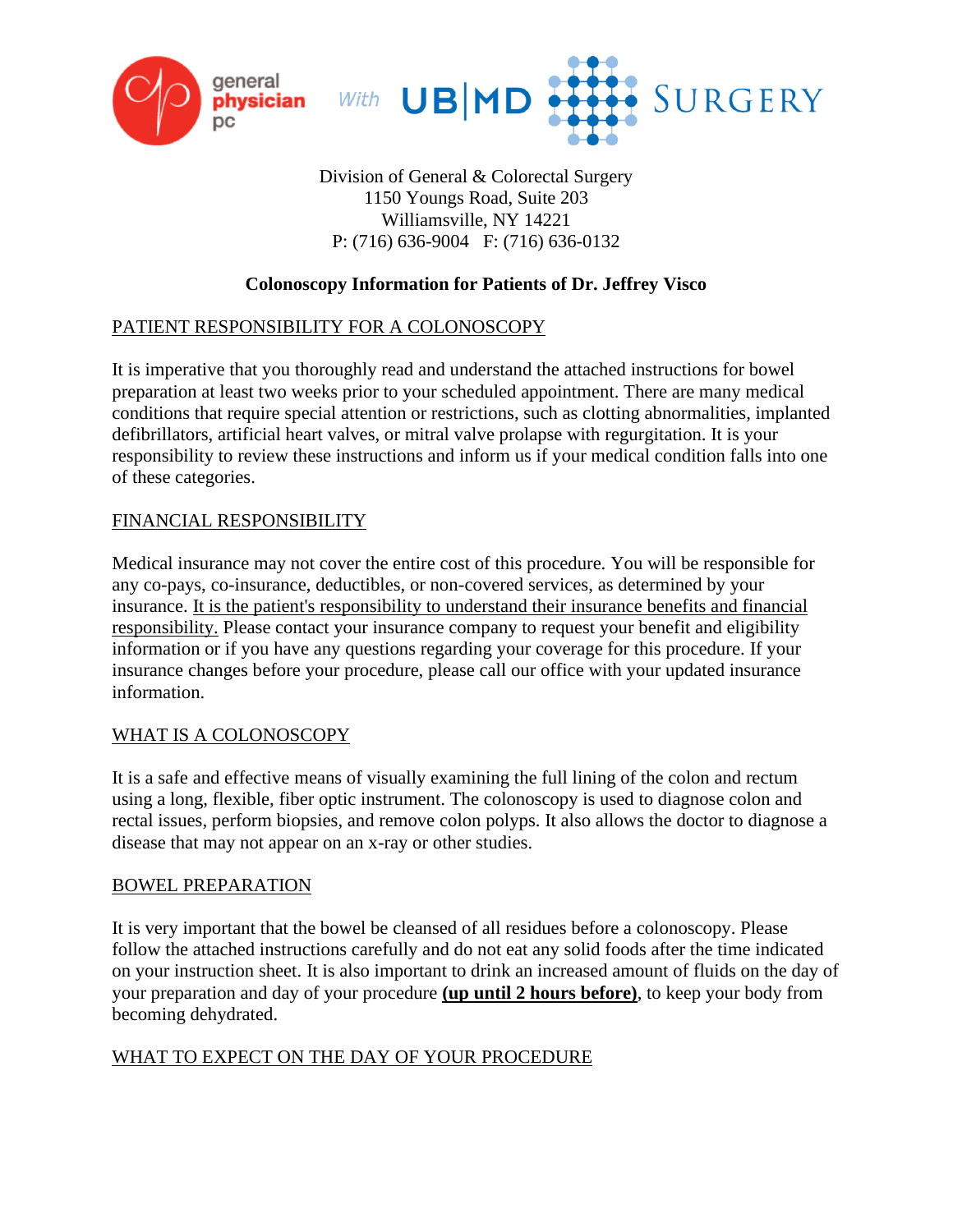

When you report to the registration desk, you will be asked to present your insurance information for the facility's billing department. They do not get this information from our office. Please be prepared with your insurance card(s) and information.

In the GI lab, you will be interviewed by a nurse who will take a brief medical history. Please bring a list of your medications and drug allergies. You will then be asked to change into a hospital gown and lie down on the examination table. An IV will be started, so you can be given sedation during the procedure. This will keep you relaxed and comfortable. A lubricant is applied to the anus. Then, the doctor will insert the colonoscope and advance it through the entire colon. You may feel some cramping as the scope passes around certain turns in the colon, but this does not last long and is relieved as soon as the scope is repositioned. Air will be introduced into the colon during the procedure, and this may make you feel bloated. Please feel free to pass this air, as it will make you feel more comfortable.

After the procedure, you will rest in a recovery area for about 20-30 minutes. This will allow the sedation to wear off and give you time to pass any remaining air from the colon. You will be given some juice or soda at this time if you wish. In most cases, you will be allowed to resume your regular diet immediately, however, detailed instructions will be given to you by a nurse. The doctor will explain to you and your family member or companion what he found during the procedure and what recommendations he has for you.

As with any surgical procedure, there are some risks involved. Perforation of the colon is a slight risk, but an extremely rare occurrence. Some bleeding after the procedure is common, especially if polyps were removed or biopsies taken. The doctor will explain to you individually what to expect following your colonoscopy.

### COVID-19 VACCINATION

If you have been vaccinated, please send us a copy of your vaccine card. Make sure the entire card can be seen clearly and legibly. You may email a copy to [cmajewski@gppconline.com,](mailto:cmajewski@gppconline.com) mail it to 1150 Youngs Road, Suite 203, Williamsville, NY 14221, or fax it to 716-636-0132. Please also bring the ORIGINAL COPY of your vaccine card with you on the day of the procedure.

### INSTRUCTIONS

Please read and review these instructions carefully. Feel free to call us if you have any questions or concerns. Also, please let us know if you have any medical conditions, such as diabetes, heart or kidney disease, as indicated on your preparation sheet.

\* Please review these instructions at least two weeks prior to your procedure.

\* Do not schedule this procedure if you plan to be going out of town three (3) days after the scheduled procedure.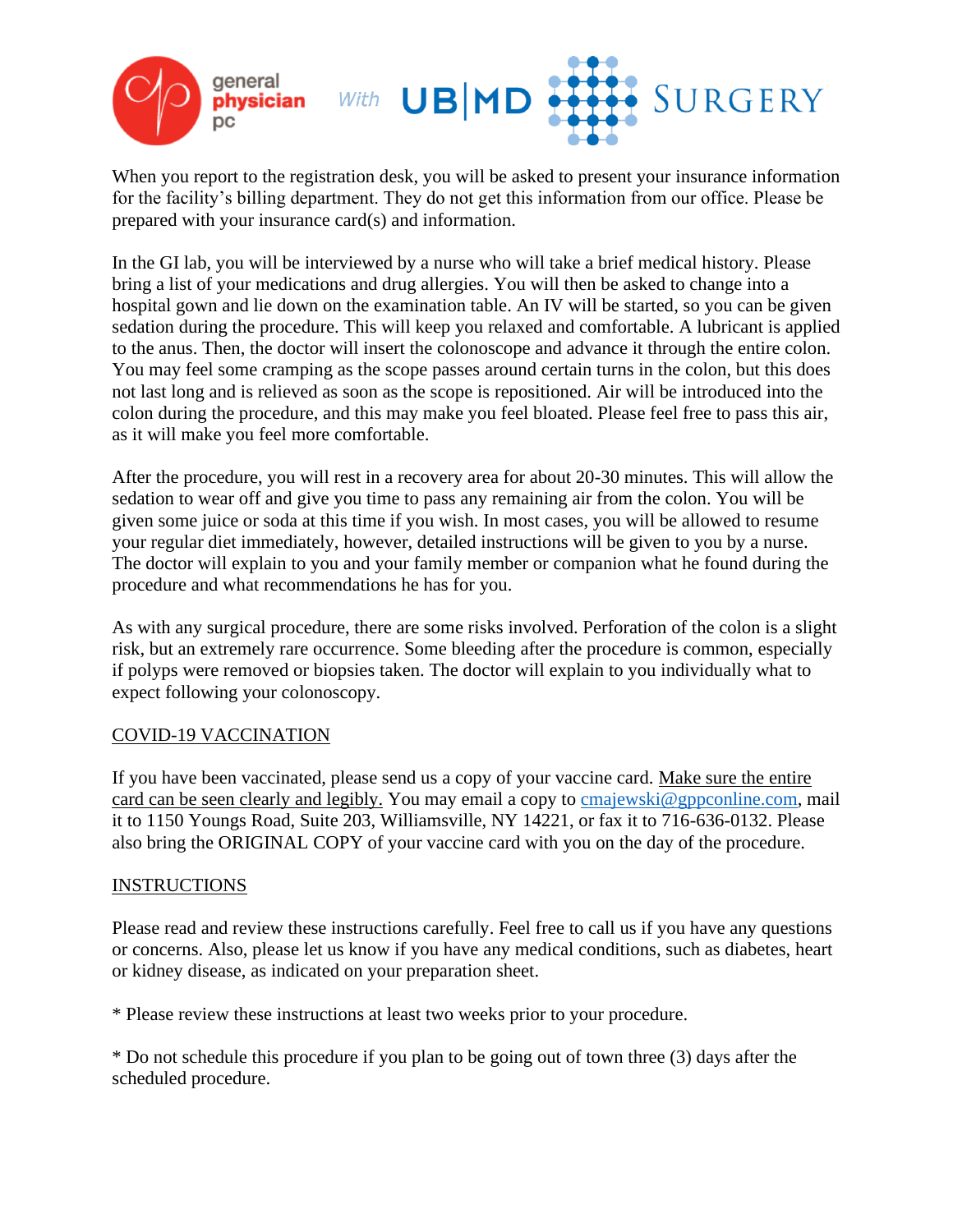

\* If you weigh over 300 pounds, it is IMPORTANT that you contact the office and notify us.

**Please avoid** Aspirin, Ibuprofen, fish oil, iron supplements, flax seed, Vitamin E, and any antiarthritic medications for seven (7) days prior to the procedure. You may take Extra Strength Tylenol. If you take any blood thinners, we recommended stopping them five (5) days before your procedure, with clearance from your primary care physician or cardiologist.

**You may continue** to take any heart, thyroid, blood pressure, or cholesterol medications as you normally would, even on the day of your procedure.

**If you are a diabetic** on insulin, it is important to check with your primary care physician for instructions. We usually suggest you cut your insulin dose in half on the day before and morning of the procedure, but this should be confirmed with your physician. These include but are not limited to Humulin, Glucophage, Actos, Glucovance, Metformin, Lantus, Glyburide, and Humolog.

If you had any artificial implant (i.e. hip replacement) or any heart valve condition, please check with your physician to see if they recommend the use of prophylactic antibiotics. We no longer recommend antibiotics prior to endoscopy procedures but will be happy to arrange this if your physician advises it.

#### **Purchase at the Pharmacy:**

- (3) 10 ounce bottles of Magnesium Citrate
- (1) Phazyme tablet
- (4) Dulcolax tablets

You will begin a clear liquid diet 24 hours prior to the procedure. Absolutely no solid food or dairy products. It is very important that you drink plenty of fluids all day the day before the procedure to prevent dehydration. You will be spending a lot of time in the bathroom as the laxative works to clean your colon, and you will be losing a lot of fluid that needs to be replaced.

Clear liquids include: strained soup, broth, bouillon, popsicles, lemon ice, Jell-O, clear soda pop, and clear fruit juices (apple, cranberry, grape). Gatorade is also recommended. Coffee and tea are okay, but both contain caffeine that can make you urinate more. You will need to drink extra fluids to make up for the loss. Try to avoid preparations that contain red food coloring. Hard candy is okay, if slowly dissolved.

# **DAY BEFORE THE COLONOSCOPY**

You may mix the Magnesium Citrate with your juices when drinking.

■ At 5:00 p.m., drink 10 oz Magnesium Citrate and take two (2) Dulcolax tablets.